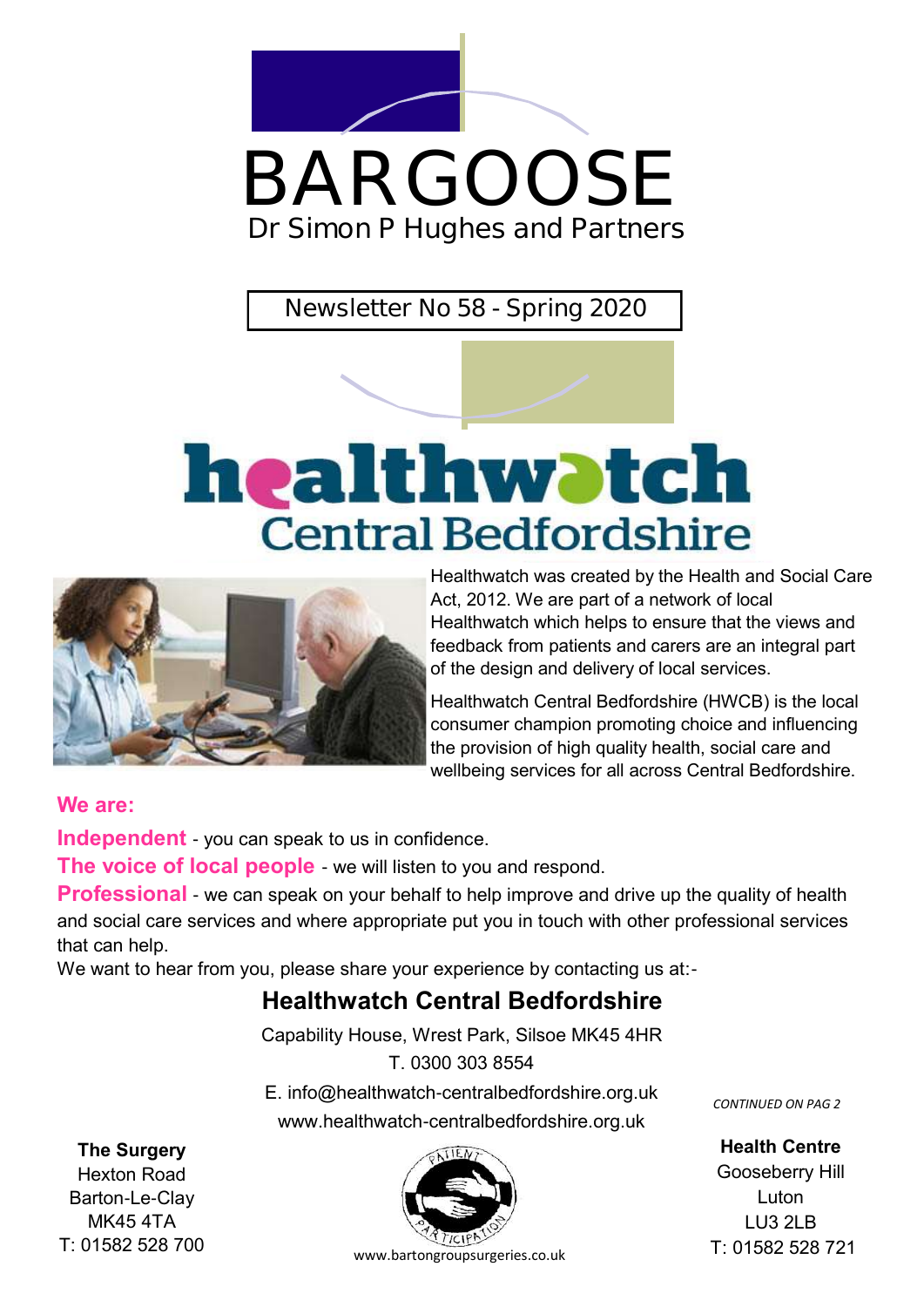**healthwatch**<br>Central Bedfordshire

**WHAT WE DO**

**Just Ask** - touring Central Bedfordshire with information and advice. Joined by providers of health & social care services such as Carers in Bedforshire, Diabetes Education, Age UK and Macmilllan Cancer Support.

**Young Healthwatch** - supporting young people under 25yrs to have their voice heard. Work on projects and activities. E.g. Period Poverty; LGBTQ+ 'It's Not a Phase'; First Aid.

*Enter & View* - local Healthwatch representatives carry out these visits to health and social services to find out how they are being run and make recommendations where there are areas for improvement.

**As the first NHS Foundation Trust in Bedfordshire, Hertfordshire and Buckinghamshire - and the best hospital in the East of England (CGC 2009) - our top priority is to offer the best possible patient experience - putting the patient first every time.**

**As the first hospital in England to be selected by the Health Foundation for our work on improving patient safety - an area in which we continue to excel - the L&D continues to be an agent for change by involving patients and FT members in redesigining and improving our services.**

During 2009-10 we continued to reduce our MRSA and C.diff infections helping us to retain our reputation as one of the safest hospitals in the country.

The L&D's reputation attracts top clinicians and specialists, together with some of the most experienced and caring nursing staff.

Conveniently located at Junction 11 of the M1 motorway, we also have excellent air, rail and bus links.



#### For the period 8 October 2019 - 7th March 2020 lost appointments when patients **DID NOT ATTEND**



*The missed appointments equate to 65 hours lost during the period shown.*

*We are fully aware that sudden changes in circumstances (ie not able to get someone to bring you to the Surgery, car problems, traffic etc) can make it impossible for you to reach the Surgery for your appointment time.*

*If this happens please telephone the Surgery as soon as possible as we ARE OFTEN able to rearrange things so we can still*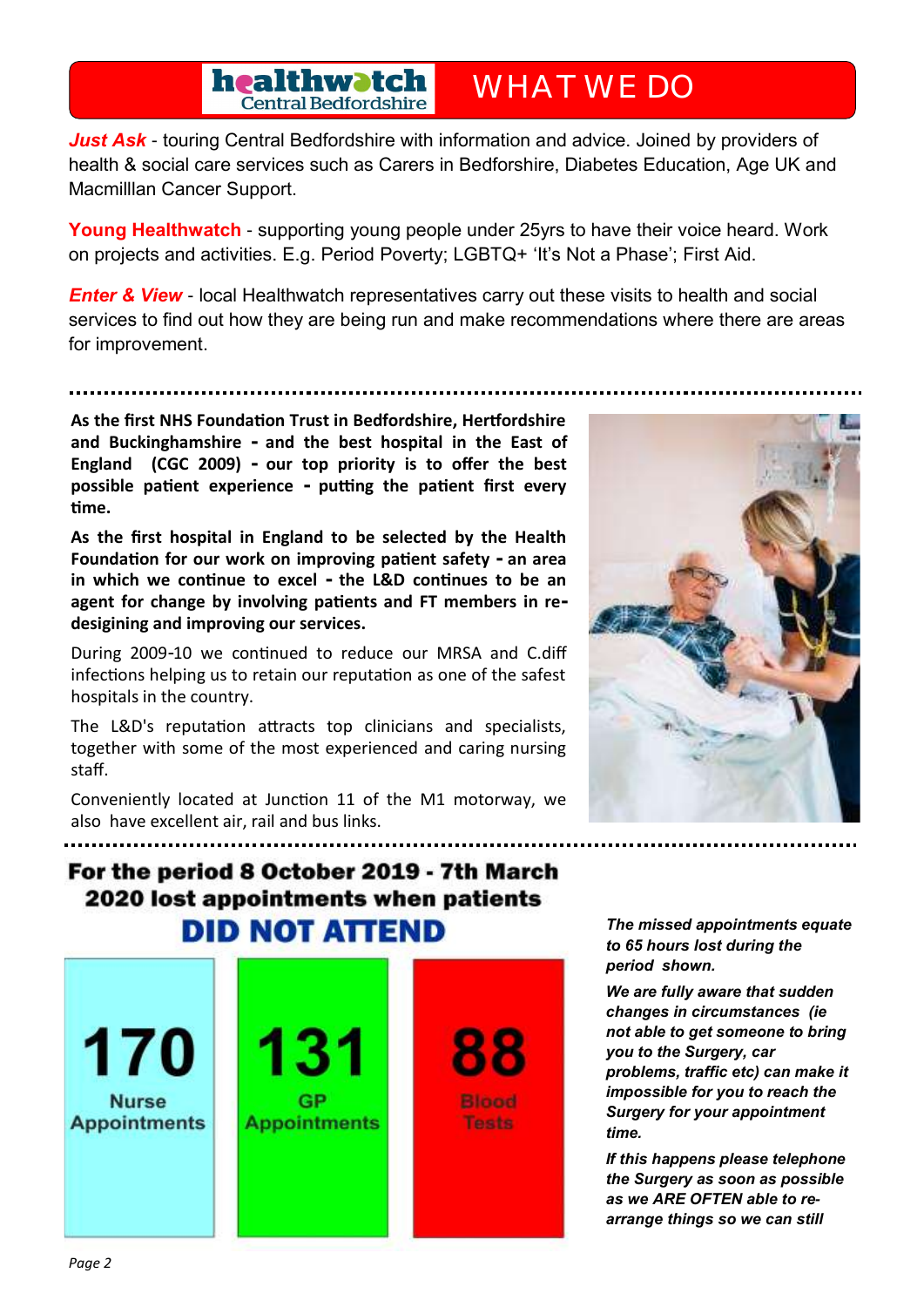### **8 Very Good Fruits for a Diabetes-Friendly Diet**

*Forbidden fruit? Not if you make the right choices. These favourites are low-carb, low-GI, and good for your diabetes diet plan.*

When you're looking for a diabetes-friendly treat that can help keep your blood sugar within a healthy range, look no farther than the produce drawer of your refrigerator or the fruit basket on your kitchen table.

[Fiber](https://www.everydayhealth.com/hs/type-2-diabetes-live-better-guide/fiber-rich-foods-pictures/#04) - which can also be found in some of [the best vegetables for diabetes,](https://www.everydayhealth.com/type-2-diabetes/diet/low-carb-veggies-for-diabetic-diets/) as well as whole grains can further benefit your health because it promotes feelings of fullness, curbing unhealthy cravings and overeating, [research shows.](https://www.everydayhealth.com/news/more-evidence-high-fiber-diet-may-curb-type-2-diabetes-risk/) Healthy weight maintenance can increase your insulin sensitivity and help in your diabetes management.

While some forms of fruit, like [juice, can be bad for diabetes,](https://www.everydayhealth.com/type-2-diabetes/diet/joy-bauer-foods-to-avoid-when-you-have-diabetes/) whole fruits like berries, citrus, apricots, and even apples can be helpful for your A1C and overall health, fighting inflammation, normalizing your blood pressure etc. But as with any food in your diabetes diet, you have to be careful about [counting](https://www.everydayhealth.com/type-2-diabetes/diet/carb-counting-101/)  [carbohydrates](https://www.everydayhealth.com/type-2-diabetes/diet/carb-counting-101/) and [tracking what you eat.](https://www.everydayhealth.com/type-2-diabetes/living-with/type-2-diabetes-using-a-food-journal/) [Portion size](https://www.everydayhealth.com/type-2-diabetes/living-with/easy-ways-to-manage-portion-sizes/) is key.

Consume fruit in its whole, natural form, and avoid syrups or any processed fruits with added sugar, which have the tendency to [spike your blood sugar.](https://www.everydayhealth.com/type-2-diabetes/symptoms/dealing-with-unexplained-blood-sugar-spikes/) If you're using [the glycemic index \(GI\)](https://www.everydayhealth.com/type-2-diabetes/diet/using-the-glycemic-index/) or glycemic load - measures of how foods affect your blood sugar levels - to make dietary decisions, most whole fruits are a good choice because they tend to lie low on these rankings.

When you have diabetes, these steps will help keep your blood sugar within [a healthy range,](https://www.everydayhealth.com/diabetes/type2/diagnosing/specialist/getaneh-safe-blood-sugar-level.aspx) thereby lowering your risk of certain [diabetes complications,](https://www.everydayhealth.com/type-2-diabetes/treatment/type-2-diabetes-complications-heart-disease-diabetic-retinopathy-neuropathy-more/) including diabetic retinopathy, or nerve damage; kidney disease; eyesight issues like glaucoma or cataracts; and serious life-threatening illnesses like heart disease and stroke.

The next time you are tempted by something sweet, consider reaching for one of the following naturally sweet and juicy treats, courtesy of Mother Nature - you can whip one into a diabetes-friendly [smoothie](https://www.everydayhealth.com/type-2-diabetes/diet/breakfast-ideas-for-diabetes/) or keep it simple and wash and eat it whole.

- **1. Berries for Refreshing, Disease-Fighting Antioxidants**
- **2. Tart Cherries to Help Fight Inflammation**
- **3. Sweet, Juicy Peaches for Metabolism-Boosting Potassium**
- **4. Apricots for a Scrumptious, Fibre Rich treat**
- **5. Apples for a Quick Fibrous and Vitamin C Rich Snack**
- **6. Oranges for a Juicy, Refreshing Source of Vitamin C**
- **7. Pears for Easy Snacking, Plus Vitamin K and Fibre**
- **8. Zesty Green Kiwi for Potassium, Fibre, and Vitamin C**



### *APPOINTMENT ROTA*

**The appointment rota is agreed at a meeting on the first Monday of the preceding month. It is then manually loaded on the following Tuesday.**

**The earliest routine appointments will therefore be available for booking from late afternoon on that Tuesday.**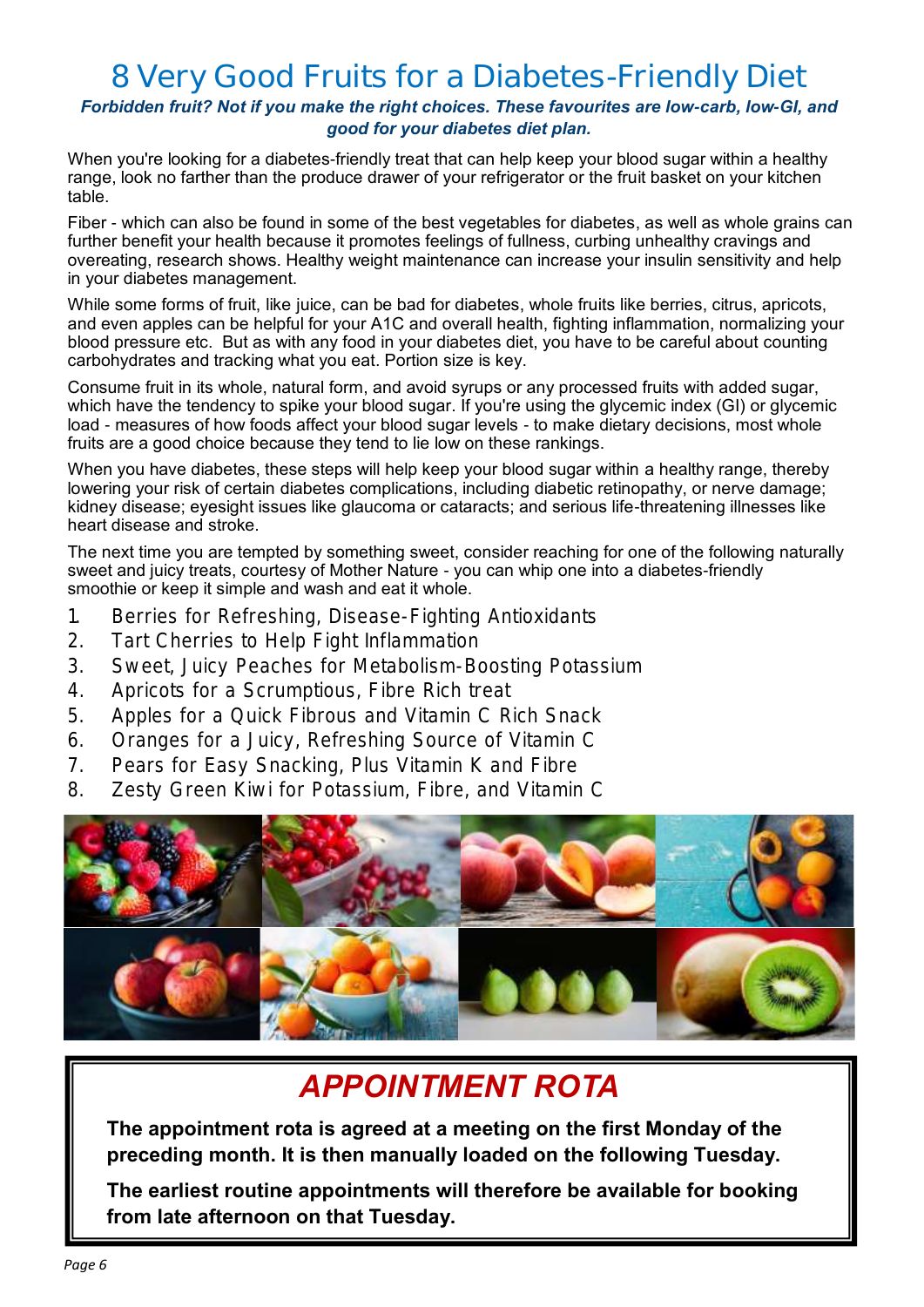## **THE KEECH PALLIATIVE CARE CENTRE**

The **Palliative Care Centre** is part of Keech Hospice Care. It costs around £900,000 a year to run, most of the funding coming from the local community. It offers care and support to both the patient and their family.

These are examples of the services provided

- Help for patients to manage their pain and symptoms
- Provision of transfusions and infusions in a homely environment, surrounded by nurses the patients get to know well.
- Help with patients' mobility through gentle exercise classes, occupational therapy and physiotherapy.
- Care extended to the patient's family and friends, offering emotional, spiritual and practical support.
- Patients and their families benefit from support therapies like reflexology, massage, reiki and aromatherapy.

**Some of last year's achievements**

#### **2,110 patients attended the Care Centre**

- **838 complementary – therapy sessions were held**
- **466 music and art sessions were held**
- **198 patients received much needed practical help from the dedicated social workers who also ran a drop – in carers' group.**

Information provided by Keech Hospice Care who welcome all support for their valuable work. Contact [letmehelp@keech.org.uk](mailto:letmehelp@keech.org.uk) or visit www.keech.org.uk/donate



New telephone number for non-urgent patient transport service for bookings and queries

## **0345 605 1208**



## **Online Ordering of Medication**

Did you know you can order your medication using the SystmOne login that you already have for booking appointments.

This system allows you to see your repeat medication on the same system that the Doctor uses. All you need to do is tick the items you want to order when they are due. No need to write or type out lists of medications.

If the item you want isn't on the screen, you can still put in a request using this system or add any additional notes you may wish your GP to see.

If you have a login but are unsure how to use the system for ordering medication, speak to Dispensary or Reception.

If you don't have a login yet, and would like one, please speak to Reception and they can set up a password for you.

*The benefit of ordering on line is that YOU the patient are in control and there is less room for error.*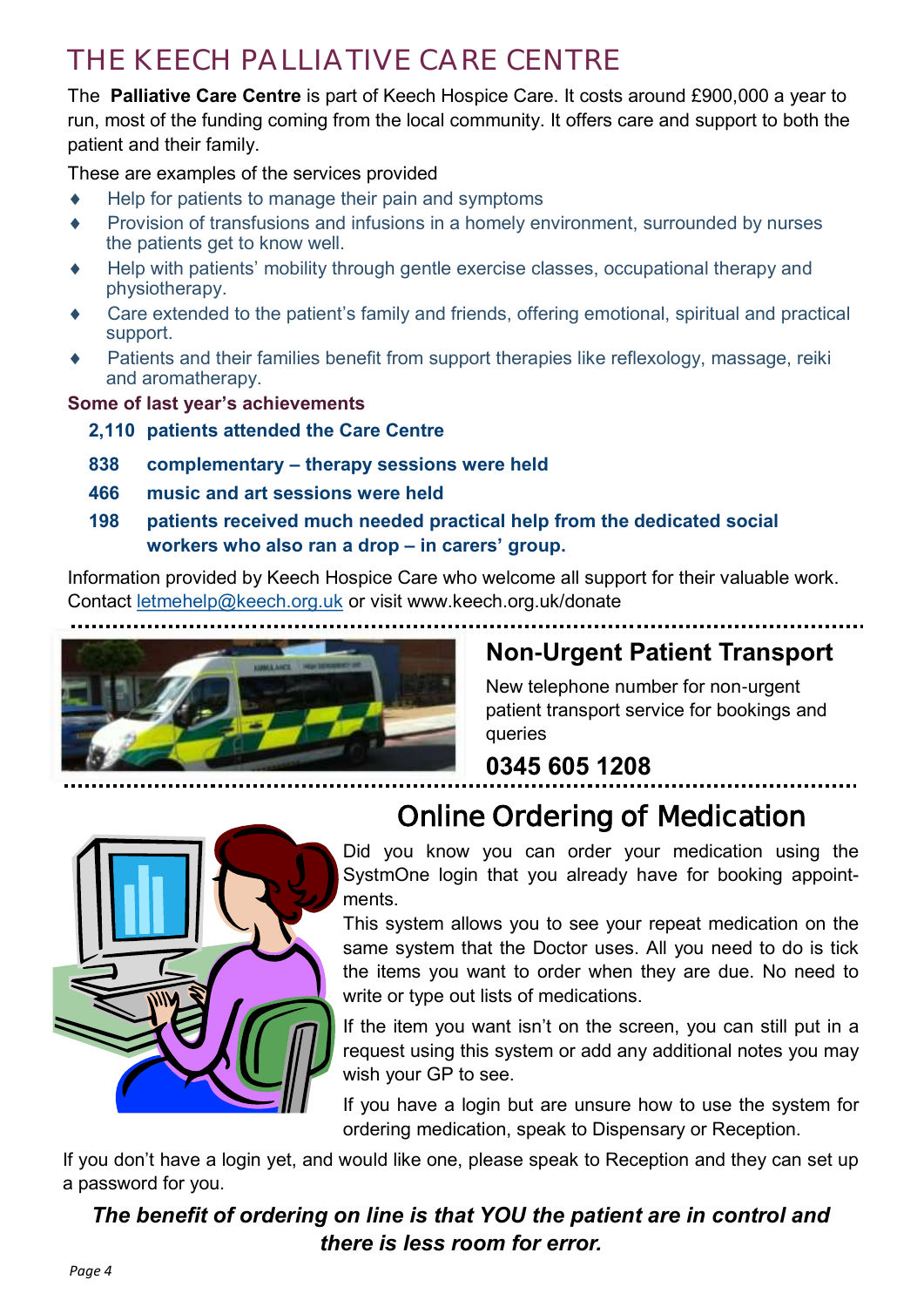# **SLEEP APNOEA**

**A sleep disorder that can leave people gasping for breath at night could be linked to the amount of fat on their tongues, a study suggests.**

When sleep apnoea patients lost weight, it was the reduction in tongue fat that lay behind the resulting improvements, researchers said.

Larger and fattier tongues are more common among obese patients.

But the Pennsylvania team said other people with fatty tongues may also be at risk of the sleep disorder.

The researchers now plan to work out which low-fat diets are particularly good at slimming down the tongue.

#### **Tongue tied**

"You talk, eat and breathe with your tongue - so why is fat deposited there?" said study author Dr Richard Schwab, of Perelman School of Medicine, Philadelphia.

"It's not clear why - it could be genetic or environmental - but the less fat there is, the less likely the tongue is to collapse during sleep."

Sleep apnoea is a common disorder that can cause loud snoring, noisy breathing and jerky movements when asleep.

It can also cause sleepiness during the day, which can affect quality of life.

The most common type is obstructive sleep apnoea, in which the upper airway gets partly or completely blocked during sleep.

Those who are overweight or who have a large neck or tonsils are more likely to have the condition.

#### **How to help sleep apnoea**

- $\Rightarrow$  Try to lose weight if you are overweight
- *Sleep on your side - try a special pillow to help*
- $\Rightarrow$  Give up smoking
- *Do not drink too much alcohol, especially before bed*
- *Don't take sleeping pills unless recommended*

Source: [NHS UK](https://www.nhs.uk/conditions/sleep-apnoea/)

I

#### **Ask your Doctor a question**

If you visit the Practice web-site www.bartongroupsurgeries.co.uk you will find loads of helpful advice reference ordering Medicines, making an appointment etc. A very useful tool is a section where you can 'ask a Doctor a question'. By entering your details you will be able to send your GP an email in which you can ask for advice, information relevant to yourself or for someone you are a registered carer for.

You will always receive a reply from the Practice and they endeavour to do this within 3 working

## **Would you like a PDF copy of the Bargoose Newsletter e-mailed to you?**

**There are different topics covered each issue with up to date information. Would be particularly useful for Carers etc. Also there are many changes happening re NHS England and as things develop this will get extensive coverage in the Bargoose.**

**To receive a copy please apply by email to: barton.letters@nhs.net**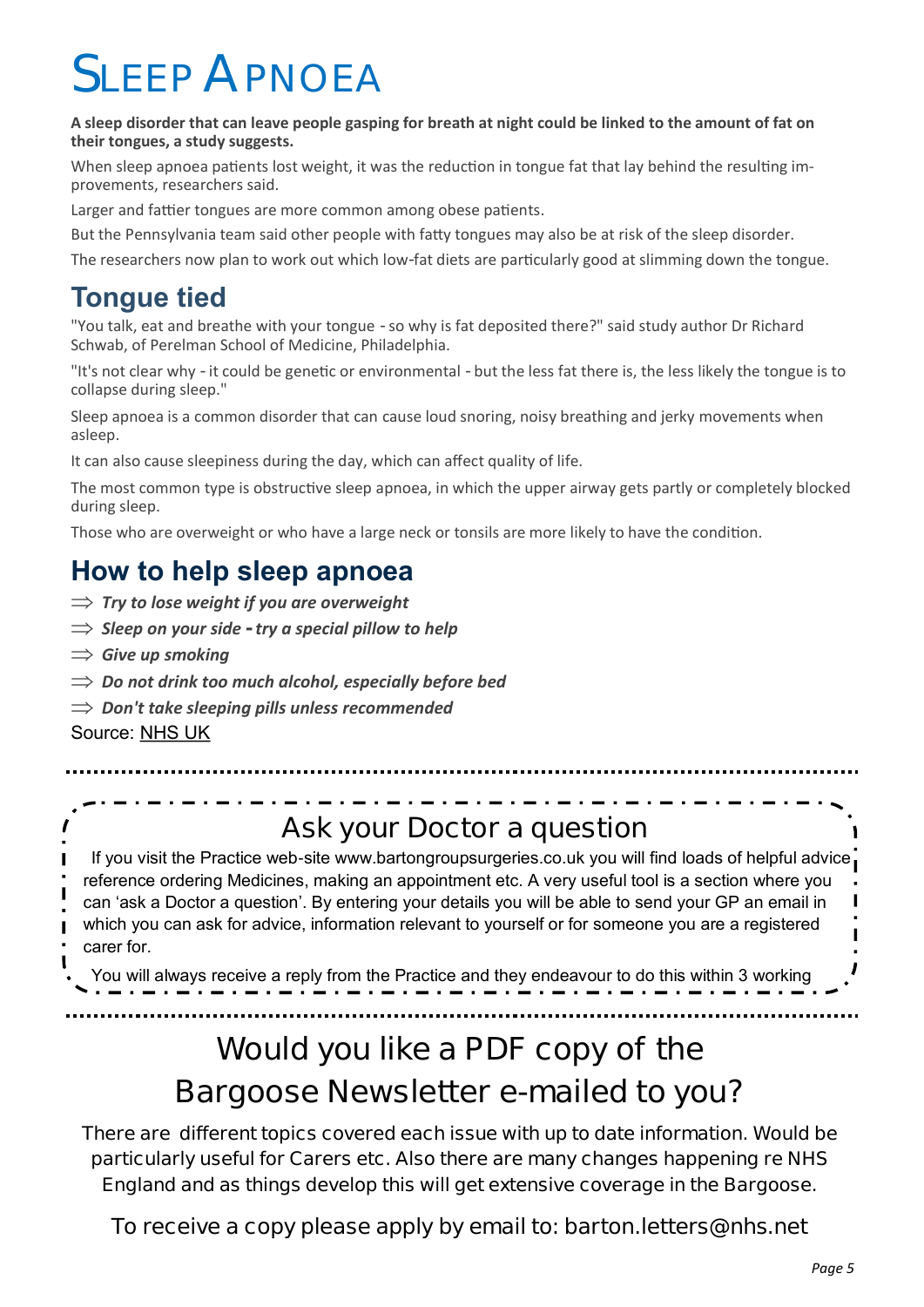# Pharmacy2U is not your local pharmacy and has nothing to do with your local Surgery

You may receive a leaflet from the above company asking you to register with them to have your repeat Prescriptions delivered to your door for free. It will list the Surgeries that are Local to you saying that they use the NHS Electronic Prescription Service.

*This in no way means that the Surgery would be willing and happy for you to use the Service.* **There is** a disclaimer of sorts in small print on the leaflet.

It also says "We're here to help, so you can email or call our pharmacists if you have any questions. We can tell you how each medicine works, what it is for and **possibly** how to reduce any problems or side effects.

*Why go to that bother, inside every box that your drugs are supplied in is a comprehensive leaflet explaining all the above and the pharmacist will always answer any question you have. Also on the sticker on the outside of the box there will be instructions relevant to 'how you and when you should take them'.*

On their web-site they offer telephone Consultations for certain conditions, there is a charge for this.

*Online and telephone consultations are being used more widely in the NHS and will be used by our own GP's in the future . Which would you prefer, talking to a GP who you have never met, having the confidence to know that you have exactly described your problem and accepting the charge and drugs you are prescribed - or speaking with the right professional at the Surgery who will have all your history in front of them and if they are concerned will ask to see you*.

At the moment a family member has had an haematology problem and has had to go to the L&D every

# **HEALTH WALKS**

**The one hour health walks around Barton are still going after fifteen years. The main benefits of walking with the group are that you can get some exercise as well as the company of interesting people. The group meets in the Oak public house car park fortnightly at 11.00 am every Thursday fortnight. It's still very popular and everyone is welcome.** 

**For information contact David Gilkison, Tel Number: 01582 518907, email address: [d.gilkison@ntlworld.com](mailto:d.gilkison@ntlworld.com)**

**We are part of a nationwide group: "Walking for Health (WfH) is part of the Ramblers, and is supported through funding from the players of People's Postcode Lottery and Macmillan Cancer Support"**

**We are a friendly group and after our walk some of us go into the Royal Oak for a coffee.**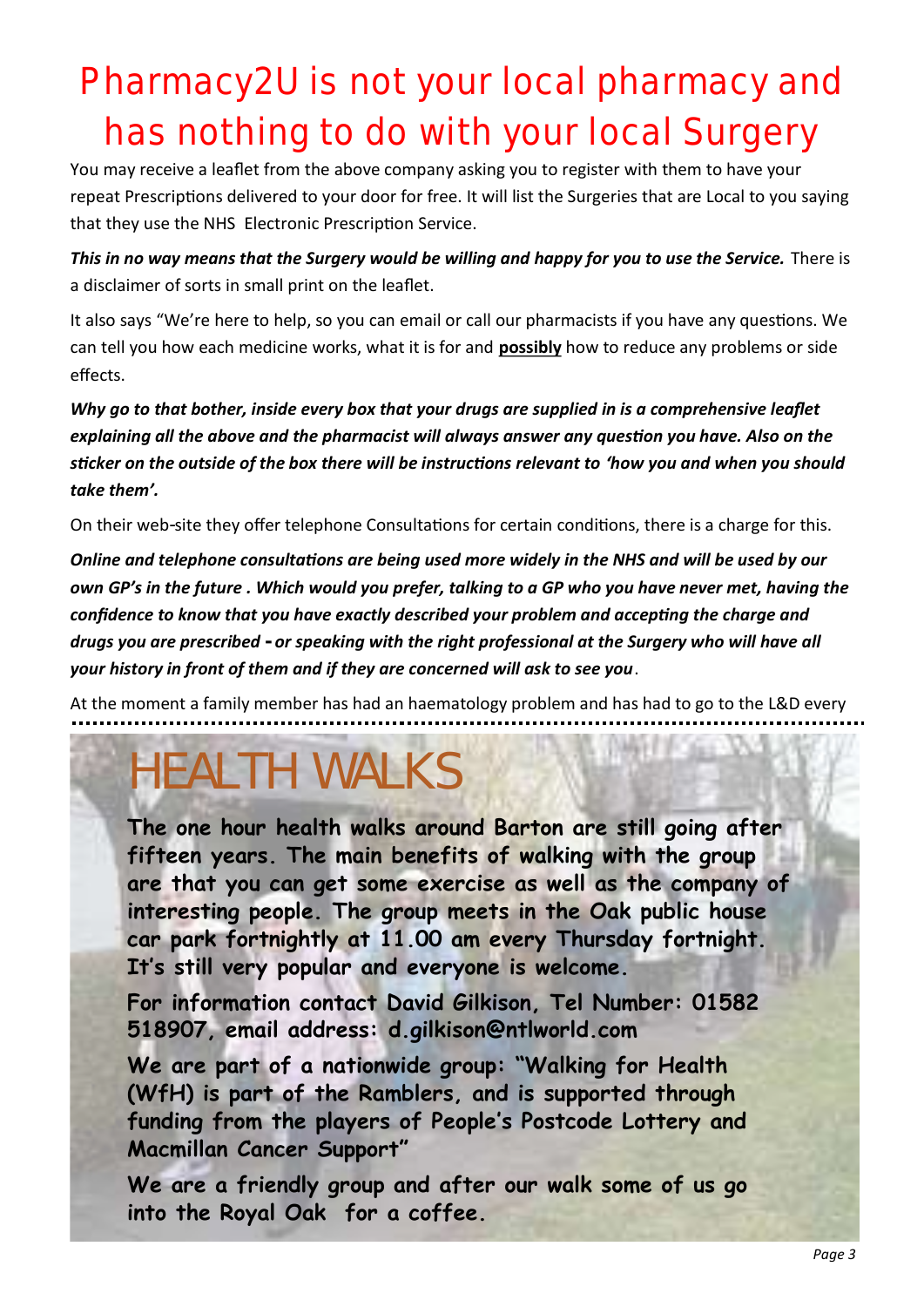# Forget Me Not

#### A group to support carers and people with memory problems or Dementia

#### 1:30pm - 3:30pm - At The Rufus Centre

#### 6th April - Q & A with Respite at Home Volunteers 11th May - Movement and Dance with Imagination Arts 8th June - Introduction to Bedfordshire Wellbeing Service with East London

The sessions provide vital support because not only are loved ones looked after by devoted volunteers, but carers can spend time sharing their experiences and supporting one

another whilst facing the intensely challenging process of caring for somebody with

Dementia or memory problems. It is also possible for carers to come along without their loved one



rganised by Flitwick Town Council

## Come Along and Join Us

**Yesterday she thought** I was her sister. **Today I am her friend. Tomorrow she may** actually identify me as her daughter, or she may call me her mom. I gladly accept any role, for it doesn't change the heart of our relationship. After all, unconditional love is expressed in infinite ways.



**Rentile Awareness Every Day** 



*Written by a Dementia Daughter, do not think* Spring edition of Carers Magazine now available,